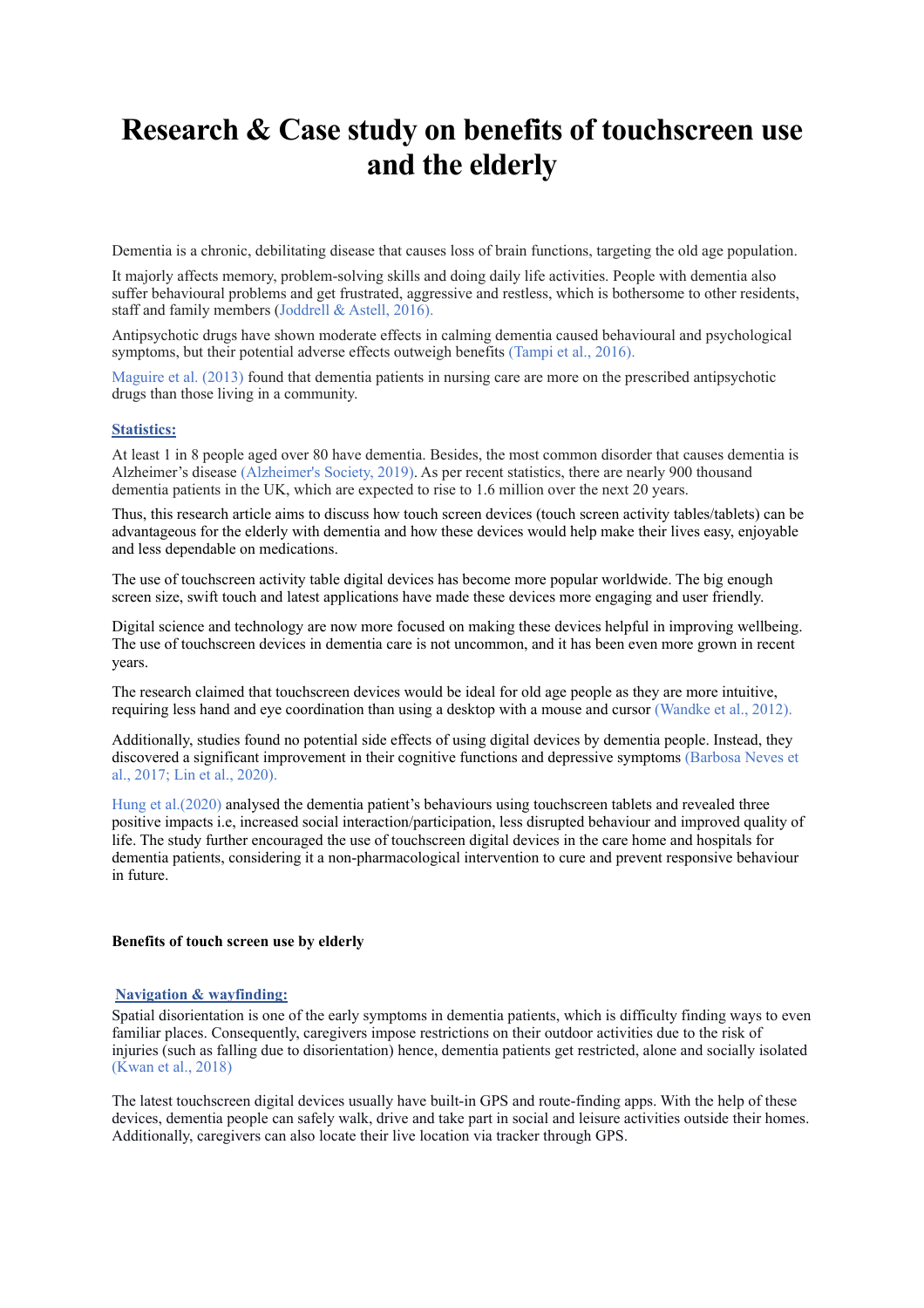#### **Connect & Socialise with their loved ones:**

Socialising or being socially connected to loved ones is pertinent for wellbeing and maintaining cognitive functions (Astell et al., 2019).

Unfortunately, the elderly at care homes feel lonely and miss their social interaction with their loved ones. Garland et al. (2007) revealed that videotaped messages by loved ones calm aggression and relieve depression in the residents.

Perhaps, the latest touch screen activity tables/tablets offer dozens of applications (such as WhatsApp, skype, facetime), helping residents to do audio or video calls with their loved ones and feel connected even miles apart. Communicating and connecting with loved ones via touchscreen devices exhibit more engagement, provoke positive emotions, calm agitation and cause less reliance on the psychotropic drug in dementia patients (Van der Ploeg et al., 2015; Garland et al.,2007).

Similarly, people with dementia can use social media (Facebook, Instagram) on their touch screen activity tables/tablets, enabling them to see and engage with the online socialising activities of their loved ones. Perhaps, they would not feel left out and feel more connected and updated about their loved ones, relieving their depression and loneliness.

## **Play games:**

Elderly with dementia can enjoy indoor, digital games on their touchscreen devices, helping them kill boredom, remain active and improve cognitive performance with brain training.

Tablet games such as candy crush, spot the difference and puzzles, in short, all games that involve engaging hands, would help improve dexterity whilst training their brains. (10 ways to use touch screen technology to engage dementia patients, 2021)

Interestingly, digital devices also come with applications that offer virtual programmes. These activities can be helpful for those who are bedridden or find it hard to get out-they can now take part in regular exercising such as virtual cycling on touch screen activity tables, which can be an alternate source of activity and enjoyment to them (Astell et al., 2019).

## **Reminding favours:**

Due to potential memory loss, people with dementia often forget to take their medications on time or sometimes take the wrong dosage, leading to frequent hospital admissions. The reminder apps on touch screen activity tables/tablets can remind them about their medicines, helping them adhere to their treatment regimens effectively.

Similarly, these apps can also remind them of special dates or events such as their marriage anniversary or their son's birthday.

### **Revive memories:**

While dementia results in short- & long-term memory loss, the elderly often struggle to remember past events and memories, provoking aggressive and disruptive behaviours.

 Perhaps, memorable pictures and videos can trigger reminiscence, helping to calm their aggressive and depressed behaviours.

Thus, caregivers can store or make a photo book on their digital devices, which they can go through any time and revive their sweet memories.

Music can also similarly trigger memories. People with dementia can play their favourite music, which they used to play in their youth. The latest applications have now simulated features that allow the elderly to play their favourite instrument, helping them to remain engaged and relaxed.

However, a question would be, does the elderly forget to use their touch devices with time? The answer is NO. If the elderly with dementia learn to use touchscreen phones/ tablets, they will retain this skill (Acosta, 2021). However, it is imperative to note that people with mild dementia can use these digital devices and not those with severe, progressive dementia.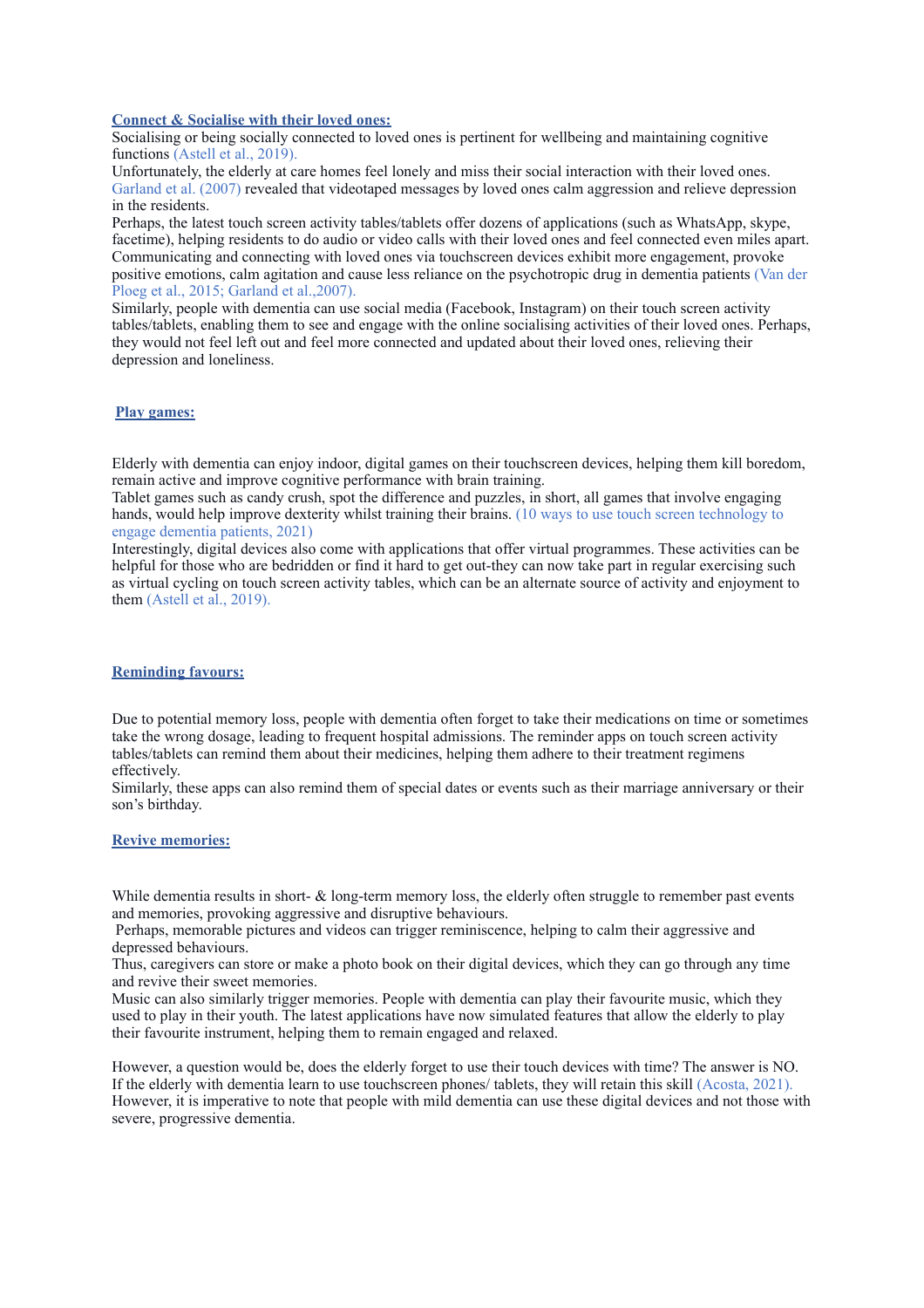## **Other Uses:**

Digital devices can also monitor and analyse the elderly behaviours, favourite activities, disease progression, which in turn help optimise treatment and prevent unnecessary hospital stays (Astell et al., 2019).

Serra-Añó et al. (2019), for instance, used sensors embedded in android devices to analyse postural control and gait in dementia patients. It found both attributes worse in dementia people as compared to the control group.

Moreover, digital devices emit electromagnetic waves, which can provoke preventive or healing effects in dementia.

It is believed that the magnetic field via smartphones could be an effective, non-invasive and nonpharmacologic (drug-free) way to prevent and reverse dementia disorders (Hendrick, 6 C.E.).

### **Conclusion:**

Dementia is more a terminal illness that affects brain functions, causing loss of cognitive abilities, impaired memory and disturbing behaviours. Elderly with dementia, living in a nursing home, often feel lonely, bored and socially isolated, which worsen their condition, more reliance on drugs and frequent hospital stays. Touchscreen devices are known to be intuitive, user friendly and proven to be beneficial if used by elderly with dementia.

They can use touchscreen devices to speak to their loved ones, play games, safely navigate outdoors, view old memorable photos/videos, listen to their favourite music, remind themselves about medicine and special dates.

Research studies are optimistic about the positive effects of touchscreen devices on the elderly and consider them a potential non-drug intervention to reverse and prevent dementia in future.

E you

Dr. Farah Naz (Dr.Naz)

Medical Doctor & Medical Writer

### References:

- 1. Joddrell, P., & Astell, A. J. (2016). Studies Involving People With Dementia and Touchscreen Technology: A Literature Review. *JMIR Rehabilitation and Assistive Technologies*, *3*(2), e10. https:// doi.org/10.2196/rehab.5788
- 2. Alzheimer's Society. (2019). *Facts for the media*. Alzheimer's Society. https://www.alzheimers.org.uk/ about-us/news-and-media/facts-media
- 3. Wandke, H., Sengpiel, M., & Sönksen, M. (2012). Myths About Older Peoples Use of Information and Communication Technology. *Gerontology*, *58*(6), 564–570. https://doi.org/10.1159/000339104
- 4. Astell, Arlene J., Bouranis, N., Hoey, J., Lindauer, A., Mihailidis, A., Nugent, C., & Robillard, Julie M. (2019). Technology and Dementia: The Future is Now. *Dementia and Geriatric Cognitive Disorders*, *47*(3), 131–139. <https://doi.org/10.1159/000497800>
- 5. Kwan, R. Y. C., Cheung, D. S. K., & Kor, P. P.-K. (2018). The use of smartphones for wayfinding by people with mild dementia. *Dementia*, 147130121878546. <https://doi.org/10.1177/1471301218785461>
- 6. Van der Ploeg, E. S., Eppingstall, B., & O'Connor, D. W. (2015). Internet video chat (Skype) family conversations as a treatment of agitation in nursing home residents with dementia. *International Psychogeriatrics*, *28*(4), 697–698. https://doi.org/10.1017/s1041610215001854
- 7. Garland, K., Beer, E., Eppingstall, B., & O'Connor, D. W. (2007). A Comparison of Two Treatments of Agitated Behavior in Nursing Home Residents With Dementia: Simulated Family Presence and Preferred Music. *The American Journal of Geriatric Psychiatry*, *15*(6), 514–521. https://doi.org/ 10.1097/01.jgp.0000249388.37080.b4
- 8. Hung, L., Chow, B., Shadarevian, J., O'Neill, R., Berndt, A., Wallsworth, C., Horne, N., Gregorio, M., Mann, J., Son, C., & Chaudhury, H. (2020). Using touchscreen tablets to support social connections